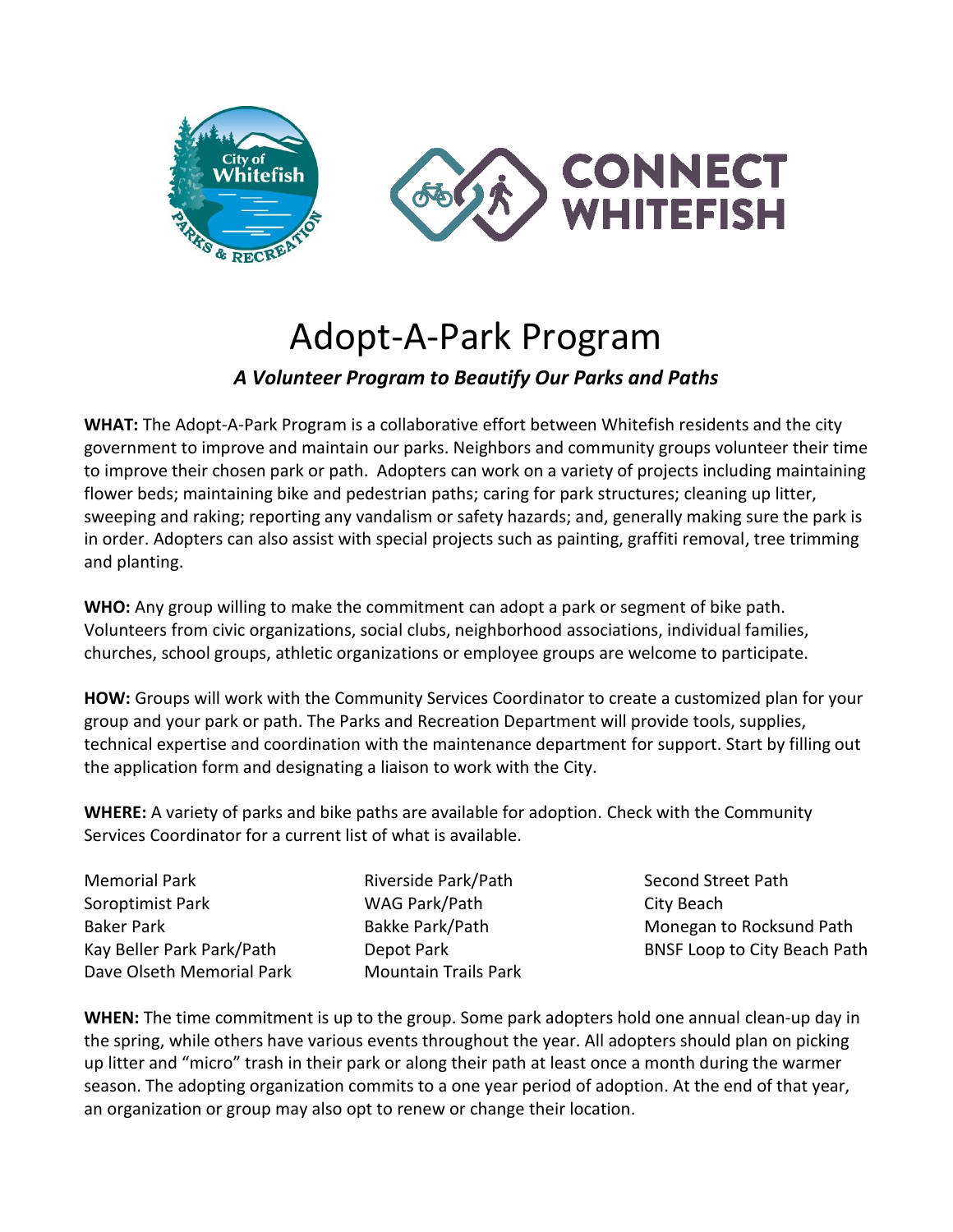#### **RECOGNITION:**

**25 Hours of Group Service:** Recognition on the Parks and Recreation website and social media. Official certificate of adoption.

**50 Hours of Group Service**: All the above incentives for 25 hours of group service plus complimentary reservation of a park pavilion (excludes July  $4<sup>th</sup>$ ).

**75 Hours of Group Service**: All the above incentives plus an Adopt-A-Park/Path sign or plaque displayed in your adopted park, blub-out or path.

#### **EXPECATIONS AND DETAILS**:

- All volunteers must annually complete a volunteer application with the City of Whitefish.
- Adult supervision must be provided to any volunteer under the age of 18.
- All members of the group should wear appropriate clothing including closed toe shoes and gloves, and must provide their own drinking water and first aid kit.
- The group liaison shall send a report stating when and where the group worked, who participated, and any concerns with safety hazards that need attention.
- Any special project must be arranged with the Parks and Recreation Department prior to the project work date.
- The liaison shall make arrangements with the Community Services Coordinator prior to the project date if any additional tools, materials or expertise are needed for the project.

#### **PROGRAM COORDINATOR:**

Carla Belski, Community Services Coordinator Whitefish Parks, Recreation and Community Services Department 406-863-2473 [cbelski@cityofwhitefish.org.](mailto:cbelski@cityofwhitefish.org)